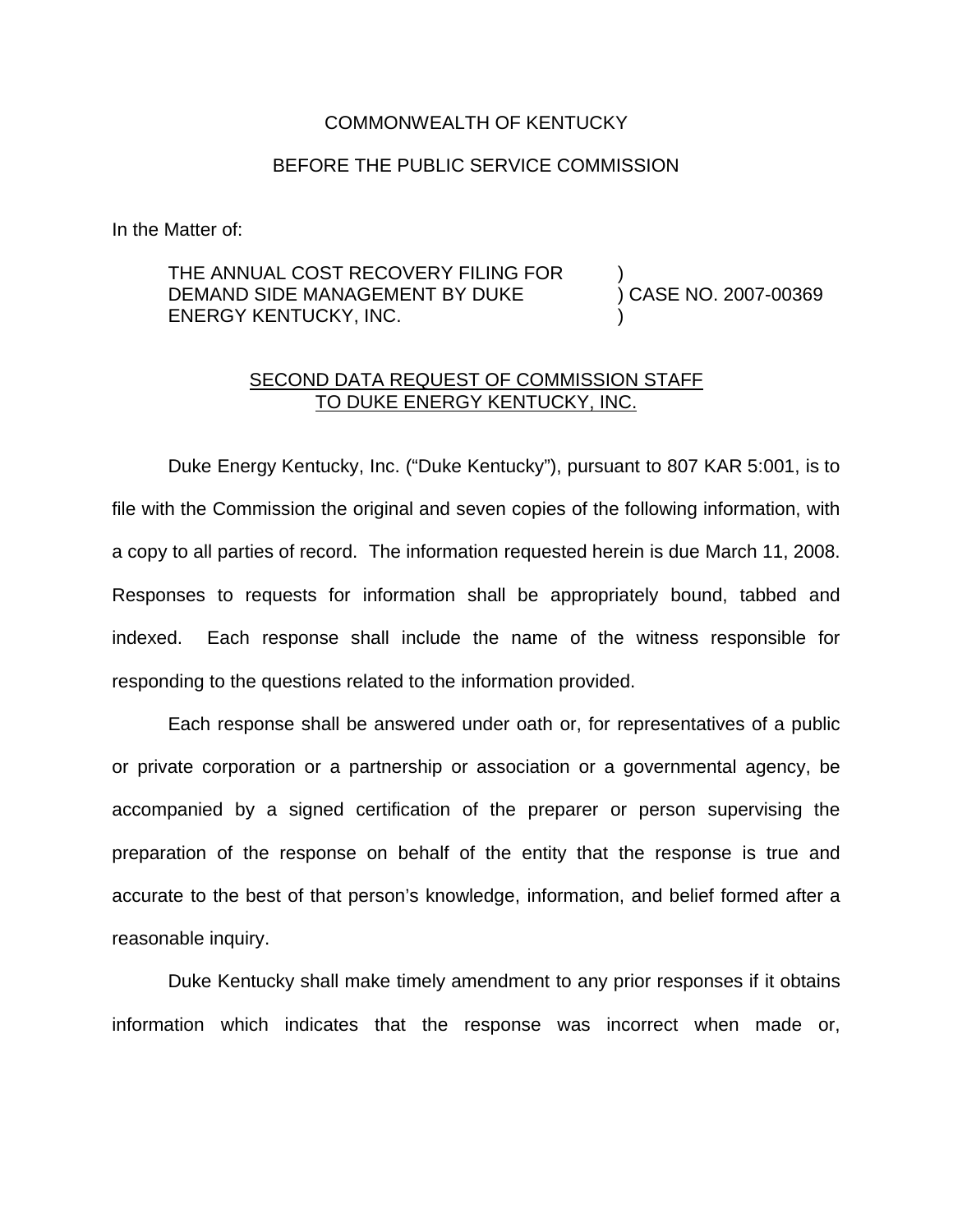though correct when made, is now incorrect in any material respect. For any requests to which Duke Kentucky fails or refuses to furnish all or part of the requested information, Duke Kentucky shall provide a written explanation of the specific grounds for its failure to completely and precisely respond.

Careful attention should be given to copied material to ensure that it is legible. When the requested information has been previously provided in this proceeding in the requested format, reference may be made to the specific location of that information in responding to this request. When applicable, the requested information shall be separately provided for total company operations and jurisdictional operations.

1. Refer to the motion filed by Duke Kentucky on February 11, 2008. Explain the reasoning behind the decision to file this request at this time instead of including the program in the original application of November 15, 2007.

2. Explain why there was no mention of a desire to include this program at the informal conference held on December 18, 2007.

3. Concerning Duke Kentucky's proposed Home Energy Assistance ("HEA") program:

a. Has Duke Kentucky noticed its customers that it is now proposing a new HEA program that will be funded by a \$0.10 per account charge to residential electric and residential gas customers? Explain the response.

b. What is the status of Duke Kentucky's Residential DSM Collaborative's review of the proposed HEA program?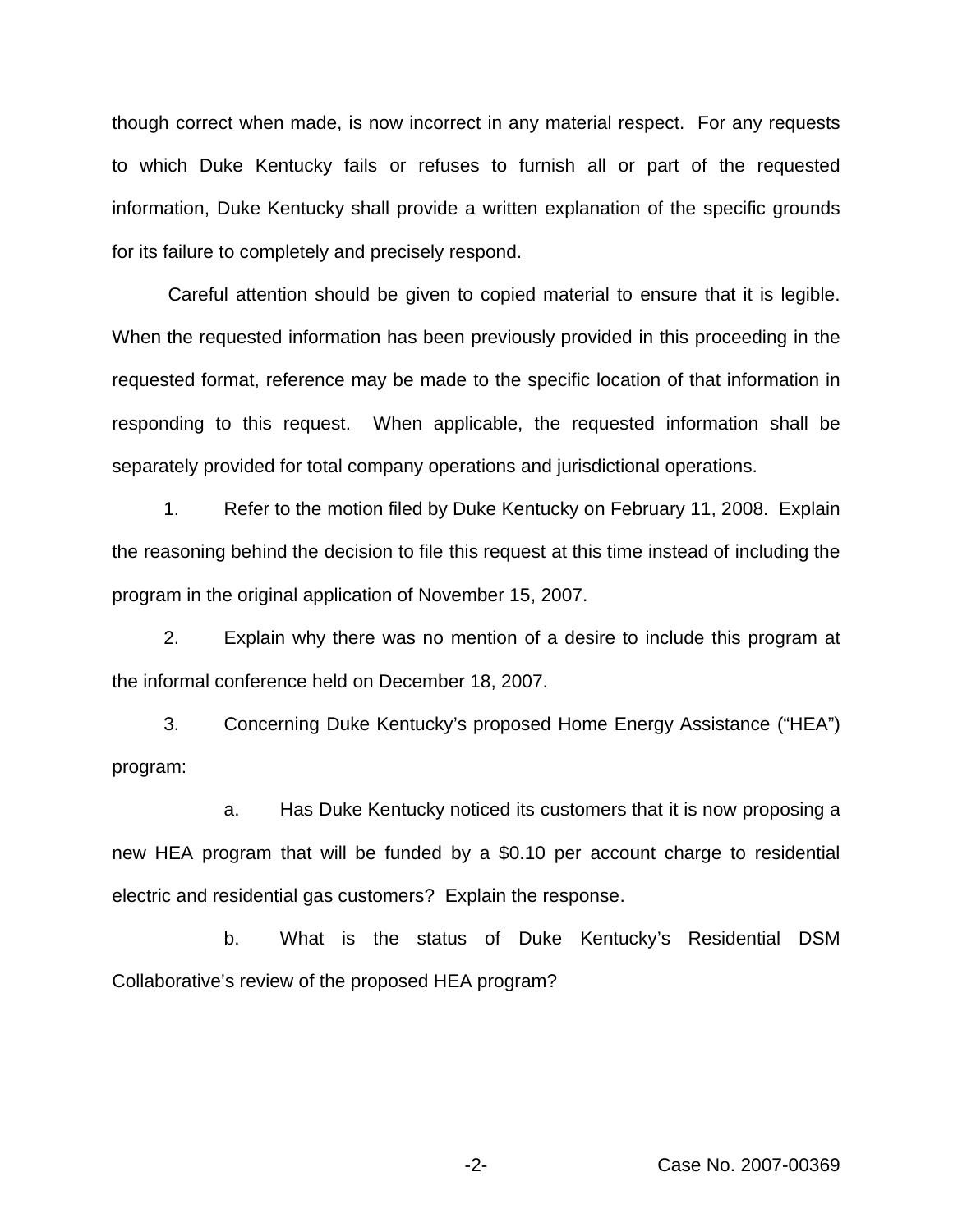c. Provide a detailed description of the extent to which the Attorney General or other customer representatives have been involved or are expected to be involved in the development of the proposed HEA program.

d. Will the proposed HEA program provide bill credits only during the winter season or during the entire year? Explain the response. If the program does not provide bill credits during the entire year, specify the months to be covered.

e. Are the bill credits provided by the HEA program applied only to current energy bills or can the bill credits be applied to arrearages? Explain the response.

f. What incremental expenses, administrative or otherwise, does Duke Kentucky expect to incur if it is permitted to implement the proposed HEA program? Explain the response.

4. On pages 3 and 4 of the amended application, Duke Kentucky states that it made an additional \$25,000 shareholder contribution to the existing WinterCare program to support the one-year HEA pilot program authorized in Case No. 2005-  $00402<sup>1</sup>$  Duke Kentucky indicates that if the Commission approves the proposed HEA program, it commits to continue this level of funding through the duration of the proposed 3-year HEA program.

a. During the previous one-year HEA pilot program, were the WinterCare program and the HEA program operated as separate or combined

<sup>&</sup>lt;sup>1</sup> Case No. 2005-00402, The Annual Cost Recovery Filing for Demand Side Management by The Union Light, Heat and Power Company.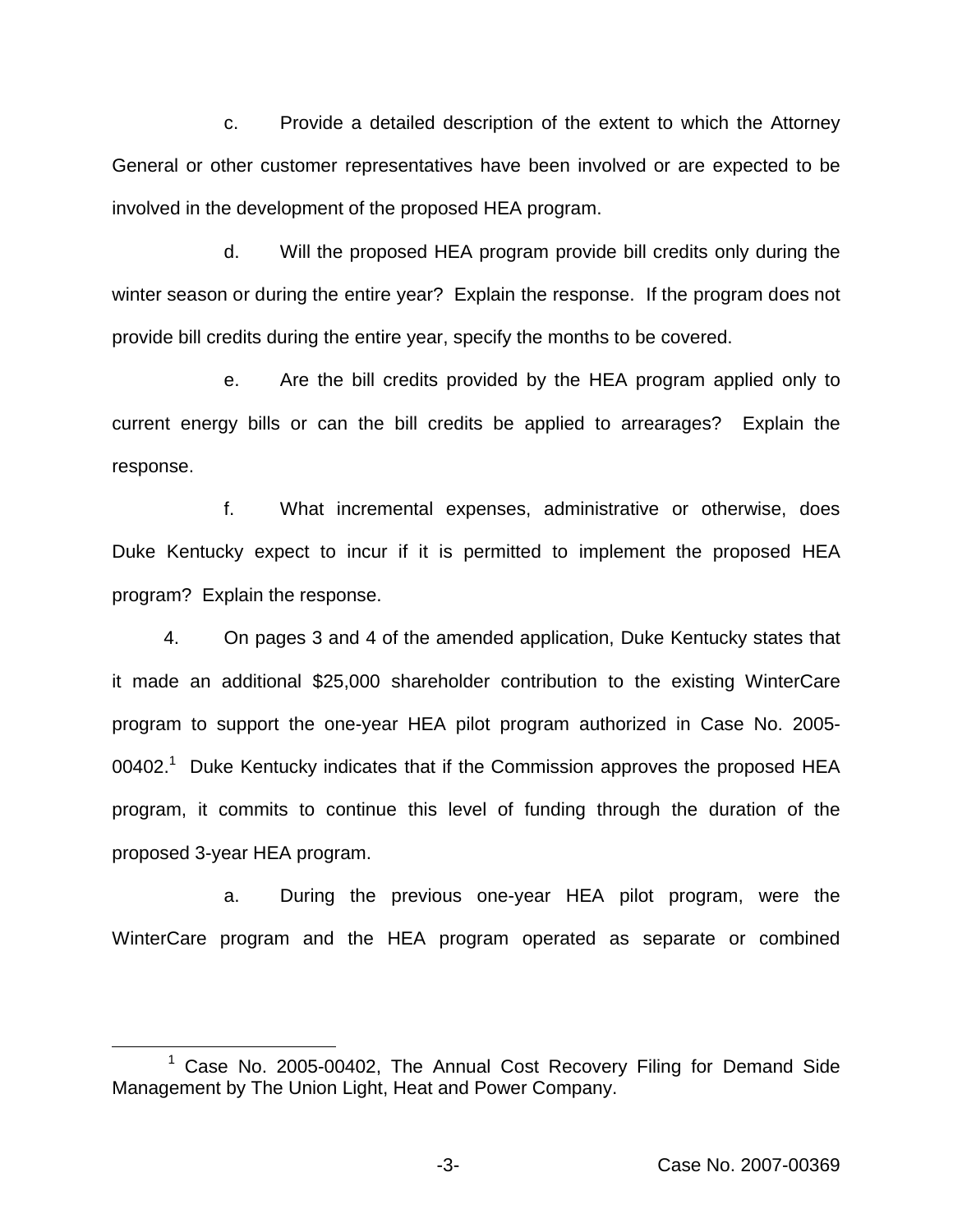programs by Duke Kentucky and Northern Kentucky Community Action Commission ("CAC")? Explain the response.

b. Under the proposed 3-year HEA program, will the HEA program be operated separately from the existing WinterCare program by Duke Kentucky and CAC? Explain the response.

c. Explain why Duke Kentucky believes the additional \$25,000 shareholder contribution to WinterCare constitutes support of the HEA program.

5. Provide the formula utilized by CAC to determine the bill credit, as referenced on page 4 of the amended application.

6. Duke Kentucky has residential electric only customers, residential gas only customers, and residential electric and gas customers. Under the proposed HEA program, does Duke Kentucky plan to match the type of energy service generating the funds with the energy service receiving the bill credits? In other words, will funds generated from electric only accounts provide bill credits for electric only customers, or will funds generated from electric accounts, regardless of whether a combined customer or not, provide bill credits for electric service?

7. Provide a schedule of the annual funding of Duke Kentucky's WinterCare program for the period 2005 through 2007 and year to date for 2008. Indentify the amounts contributed by Duke Kentucky and by its customers separately.

8. Concerning the one-year HEA pilot program authorized in Case No. 2005- 00402:

a. Provide a schedule showing the total funds generated by the \$0.10 per account charge and the total funds dispersed through bill credits during the